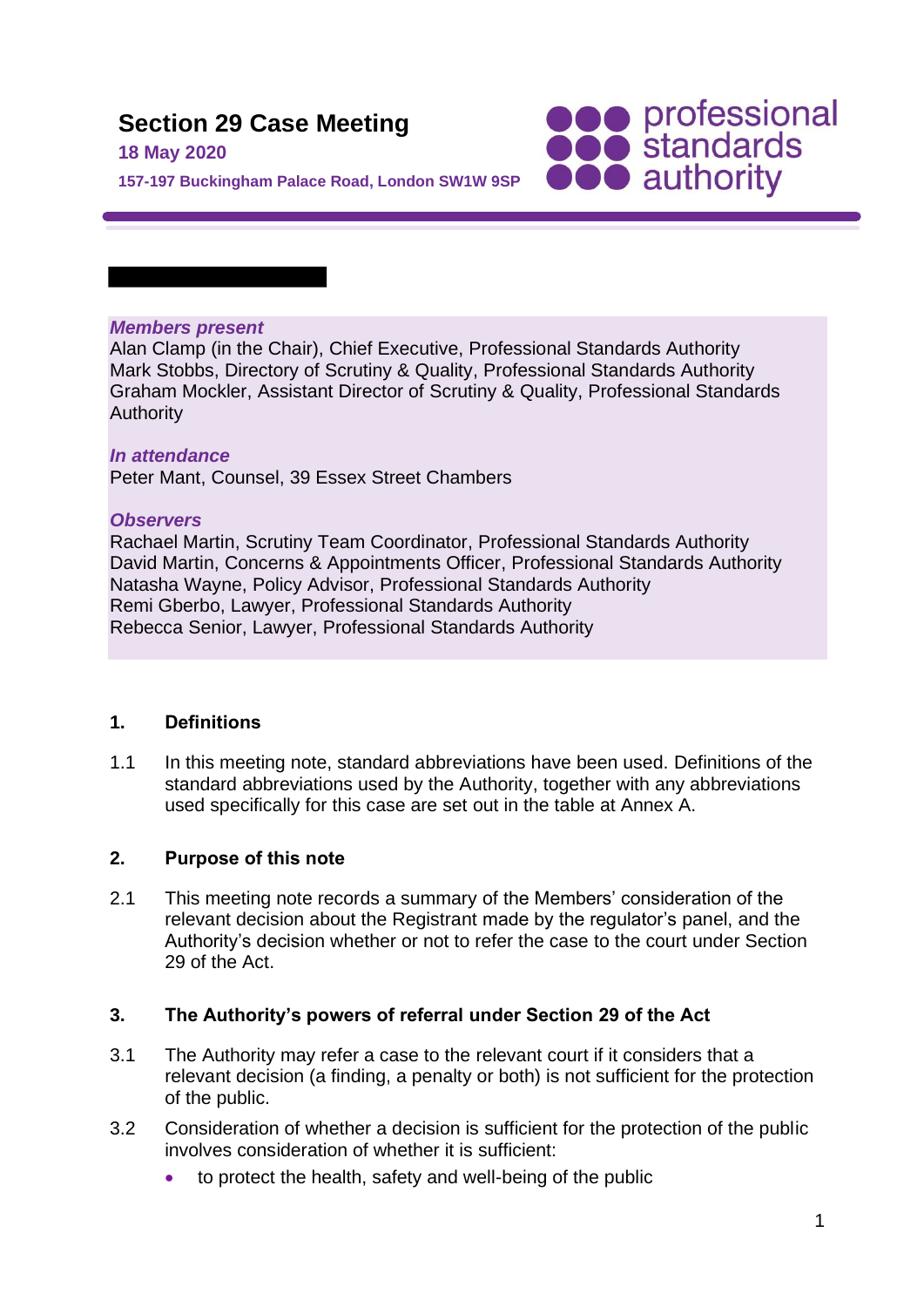- to maintain public confidence in the profession concerned, and
- to maintain proper professional standards and conduct for members of that profession.
- 3.3 This will also involve consideration of whether the Panel's decision was one that a disciplinary tribunal, having regard to the relevant facts and to the object of the disciplinary proceedings, could not reasonably have reached; or was otherwise manifestly inappropriate having regard to the safety of the public and the reputation of the profession (applying *Ruscillo*<sup>1</sup> ).

## **4. Conflicts of interest**

4.1 The Members did not have any conflicts of interest.

#### **5. Jurisdiction**

5.1 The Legal Advisor confirmed that the Authority had jurisdiction to consider the case under Section 29 of the Act. Any referral in this case would be to the High Court of Justice of England and Wales and the statutory time limit for an appeal would expire on 19 May 2020.

## **6. The relevant decision**

- 6.1 The relevant decision is the Determination of the Panel following a hearing which concluded on
- 6.2 The Panel's Determination which includes the charges and findings is set out at Annex B.

## **7. Documents before the meeting**

- 7.1 The following documents were available to the Members:
	- Determination of the panel dated
	- The Authority's Detailed Case Review
	- Transcript of the hearing dated
	- Counsel's Note dated 18 May 2020
	- Registrant's Bundle
	- Final Exhibits Bundle
	- Case Examiners' Documents
	- The NMC's Indicative Sanctions Guidance
	- The Authority's Section 29 Case Meeting Manual

<sup>&</sup>lt;sup>1</sup> CRHP v Ruscillo [2004] EWCA Civ 1356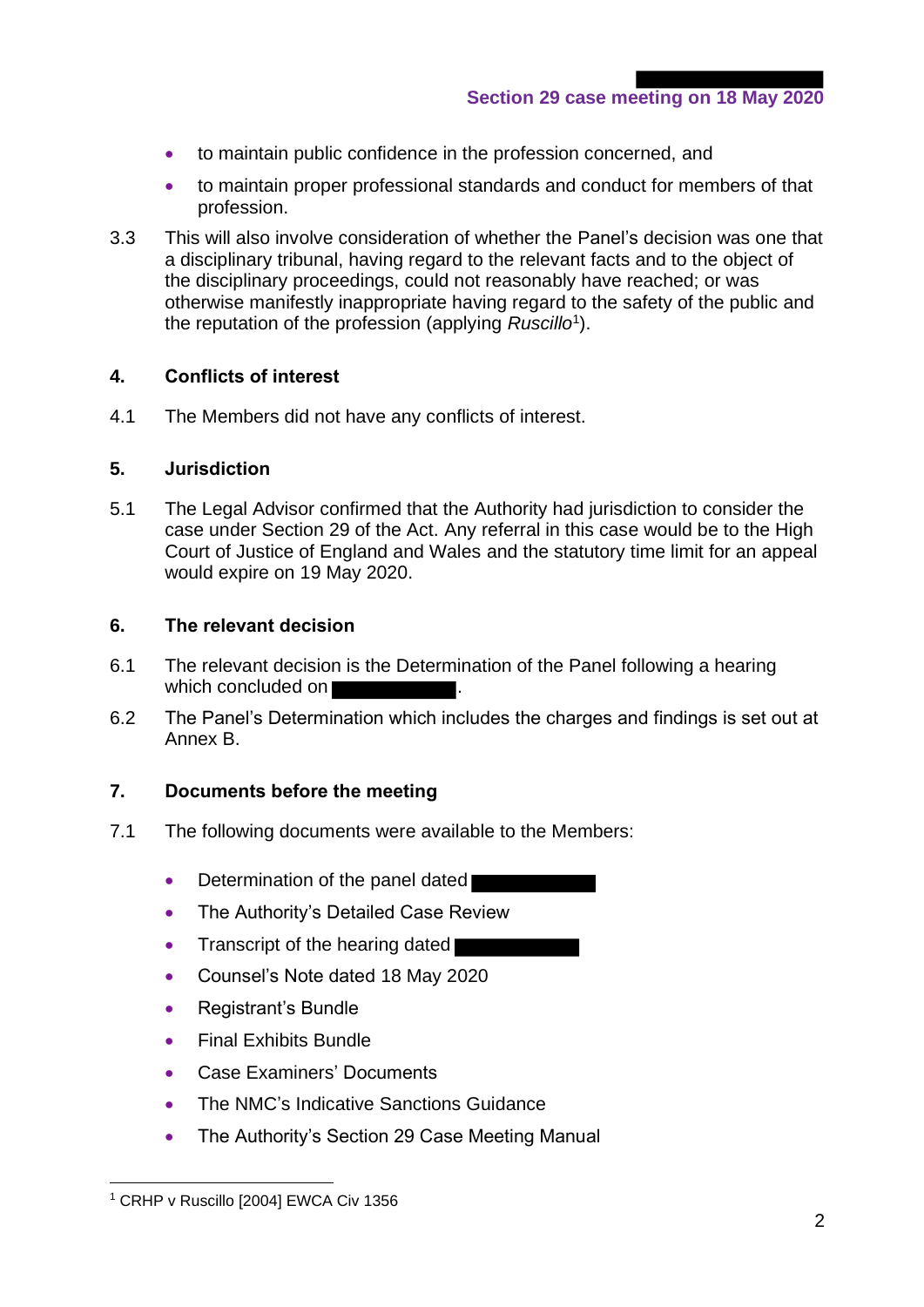7.2 The Members and the Legal Advisor were provided with a copy of a response from the NMC to the Authority's Notification of s.29 Meeting. The Members considered the response having received legal advice and after they reached a conclusion on the sufficiency on the outcome.

## **8. Background**

- 8.1 The Registrant, a nurse, self-referred to the NMC in **Figure 2.1** in relation to a conviction of fraud by false representation she received in following a prosecution by  $\blacksquare$
- 8.2 The Registrant has four previous convictions for dishonesty offences from relating to claims/failures to notify change of circumstances for benefits she was not entitled to. The NMC took no regulatory action in relation to these convictions.
- 8.3 The circumstances of the offence which the Registrant self-referred were that in I the Registrant made a 'right to buy application' in relation to a council house. The right to buy scheme (the scheme) allows secured tenants of local authorities to buy their houses at a price lower than market value. A tenant must have lived at the property for more than three years and must use it as their principal home in order to qualify.
- 8.4 In this case, had the application been successful, the Registrant would have been the recipient of a discount of over £44,000, 66% less than the market rate for the property.
- 8.5 The Registrant was assigned the property as a sole tenant in **The Execute**. The property was under the control of the council, to whom the application was made. The lease was renewed in with the Registrant as sole tenant and was non-transferable.
- 8.6 The Registrant was dishonest in her application as she claimed the property was her sole residence. In fact, the Registrant lived in privately rented accommodation as a joint tenant with her partner. The Registrant had been renting privately since
- 8.7 The property had been occupied by the Registrant's son and his family. He moved into the property in  $\Box$  and paid the rent on the property from  $\Box$ until when the tenancy was ended.
- 8.8 The Registrant was first interviewed under caution on **The Constantineer** . She claimed that she had made the application to query whether she was eligible for the scheme and had not made any decisions as to whether she wished to buy the property. This claim was rejected by the Court. The Registrant was convicted and sentenced on **the sense is a sense in the 18** months imprisonment suspended for 24 months (expiring **the same of the set of the was also required to undertake** rehabilitation activities and unpaid work for 80 hours. Costs of were also ordered, as was a victim surcharge of  $\blacksquare$ .
- 8.9 The Panel found the facts proved and the Registrant impaired on public interest grounds and were not satisfied that the Registrant would not be dishonest again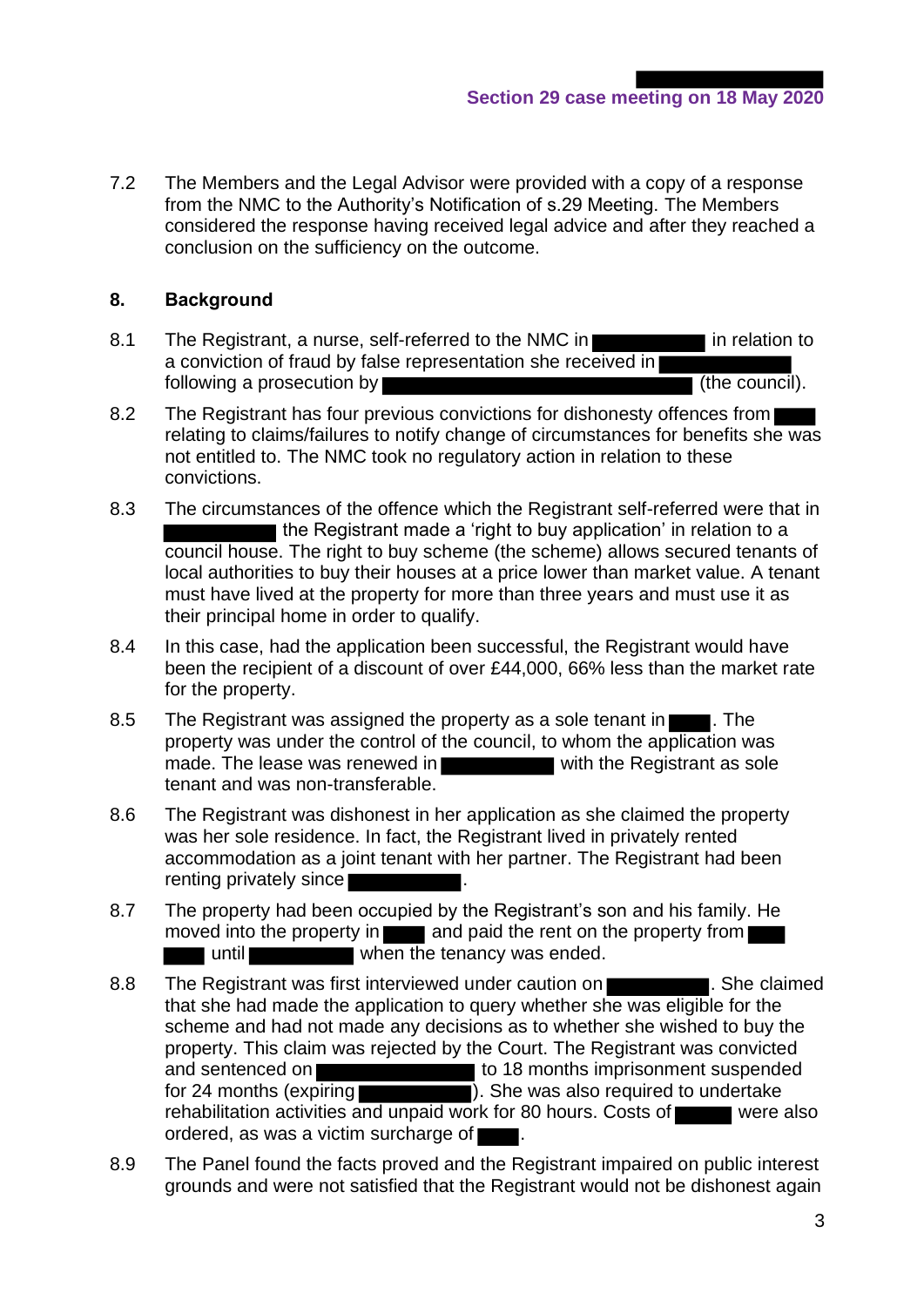**Section 29 case meeting on 18 May 2020**

due to her *'apparently limited understanding as to what dishonesty is'*. A 12 month suspension with a review was imposed. The Panel also made a number of recommendations in terms of evidence which would assist a future reviewing Panel.

## **9. Applying Section 29 of the 2002 Act**

- 9.1 The Members considered all the documents before them and received legal advice.
- 9.2 The Members discussed the following concerns about the decision:

## *The previous convictions*

The Members noted that the NMC had not taken any action about the Registrant's previous convictions. It found this surprising but did not consider that, given the time lapse, it would have been appropriate to include these in the charges. It noted that the information was before the Panel and had been taken into account.

#### *Did the Panel fail to apply the NMC's Sanctions Guidance and/or depart from it without cogent reasons?*

- 9.3 The Members considered whether the Panel erred in its approach when considering sanction and whether it gave sufficient reference to the Sanctions Guidance (SG). The Members noted the paragraph in the SG referring to 'Cases involving Dishonesty' and dishonesty which is most likely to call into question whether a nurse or midwife should be allowed to remain on the register. This included premeditated, systematic or longstanding deception. The Members considered the Registrant's conduct premeditated and against the backdrop of her previous convictions could be perceived as longstanding deception. However, Members also noted that the Registrant's conduct also fell under some of the criteria in the SG under which dishonesty would be considered less serious such as 'no risk to patients' and 'incident in private life of nurse'.
- 9.4 The Members noted that, when considering sanction, the Panel did not give consideration to any lesser sanction than suspension in line with the *Fleischmann*<sup>2</sup> principle. However, the Members considered that the Panel failed to adequately deal with the suspension guidelines within the SG. Further, whilst the factors considered by the Panel were not unreasonable, the Members felt it was not clear that the Panel did in fact deal with the criteria in the SG sufficiently, particularly given their findings on insight and that this was not an isolated event. The Members concluded that the Panel's reasoning was poor and they could not be certain that the Panel adequately applied the SG because it had not given sufficient rationale for some of its findings.

*Did the Panel's failure to address "deep-seated personality or attitudinal problems" (i) render its decision on sanction wrong or (ii) lead to a* 

<sup>2</sup> CRHP v GDC and Fleischmann [2005] EWHC 87 Admin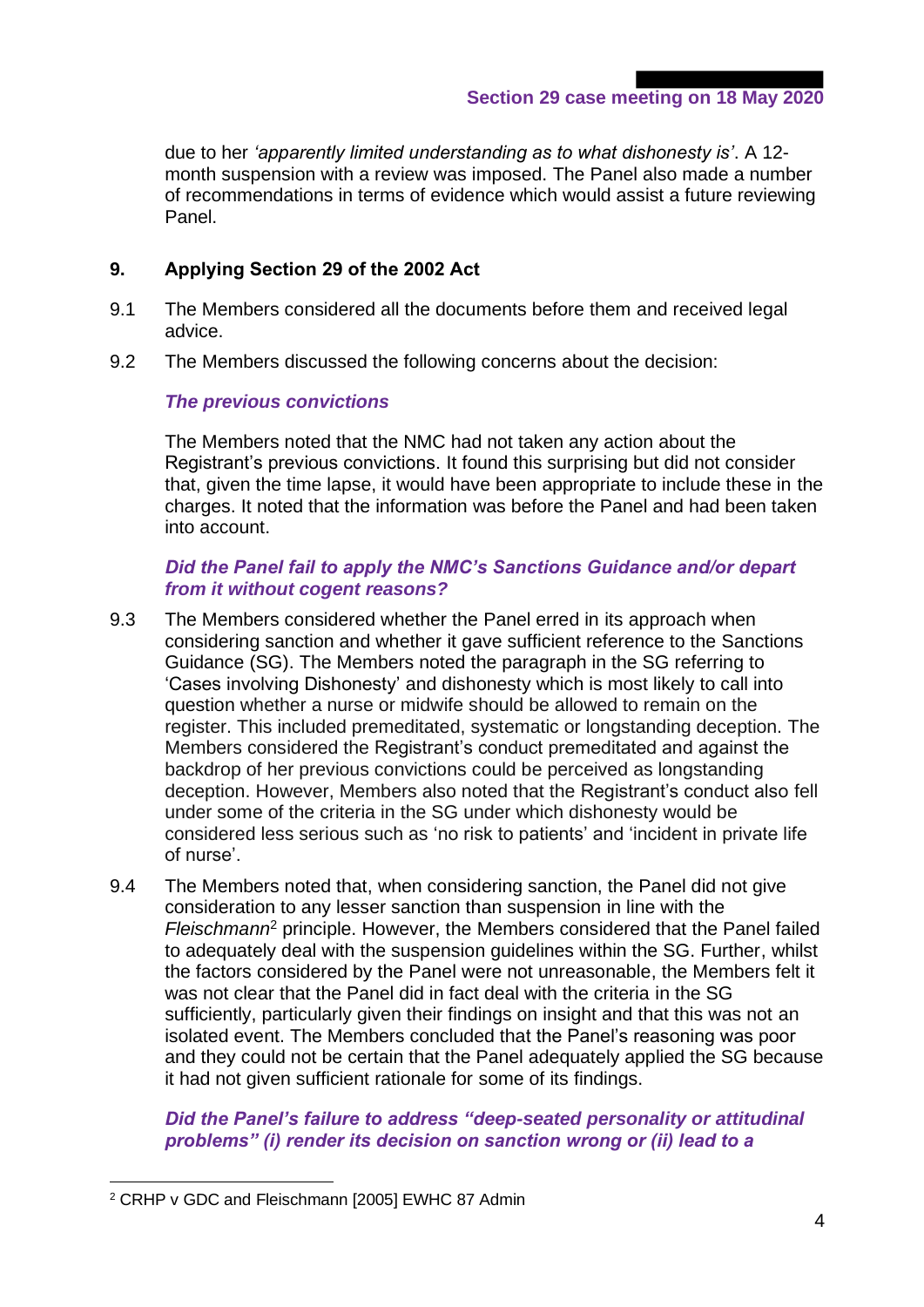#### *situation where the Authority is unable to say whether the decision on sanction was wrong or not?*

- 9.5 The Members were concerned that the Panel did not appear to have given regard to the whether the Registrant has a harmful deep-seated attitudinal problem. Whilst the Members agreed with the Panel's finding that the Registrant appeared to show some insight, the level of this was difficult to determine based on the Registrant's evidence. Whilst the Registrant had shown some insight in her reflective statement, it was not clear whether the Registrant's conduct demonstrated deep-seated personality or attitudinal problems, and this required more analysis from the Panel. The Members concluded that the fact that the Registrant repeated offences of a similar nature did potentially indicate deepseated attitudinal behaviour problems but that her evidence and reflective statement indicated that she was addressing this. It appeared that in suspending the Registrant the Panel was giving her another chance, although this was not explicitly stated by the Panel at the hearing.
- 9.6 The Members concluded that it was not clear whether the registrant did demonstrate deep-seated personality or attitudinal problems and the Panel failed to adequately analyse this. However, given the Registrant's multiple convictions and the Panel's concerns that the Registrant's insight was not full, the Members were considered that this would suggest that the Registrant had deep-seated attitudinal problems. The fact that the Panel had not explored this made it difficult for the Members to understand the Panel's views on this subject.

#### *Did the Panel fail to follow through the full force of its findings at the impairment stage to its decision on sanction?*

- 9.7 The Members considered whether there was a fundamental disjunct between the findings at the impairment stage and the sanction imposed given the Panel's findings that there was no mitigation and that the Registrant had limited understanding of what dishonesty is.
- 9.8 The Members did not consider there to be an inconsistency in the Panel's findings and the final sanction imposed but there was a lack of analysis by the Panel of the mitigation. The Members concluded that the Panel's decision lacked reasoning on fundamental incompatibility. It would have expected the Panel to explain why, having made the serious comment about the Registrant's understanding of honesty, it nevertheless did not consider that this was fundamentally incompatible with continued registration.

#### *Were the Panel's reasons for finding that the Registrant's conduct was not fundamentally incompatible with continued registration logically sufficient to justify such a finding*

9.9 The Members noted that when considering whether the conduct was fundamentally incompatible with continued registration the Panel considered three mitigating factors: remorse; a nursing career spanning 25 years without any nursing concerns being raised; and the Registrant's engagement with the proceedings. The Panel then simply said that removal from the register would be disproportionate and punitive.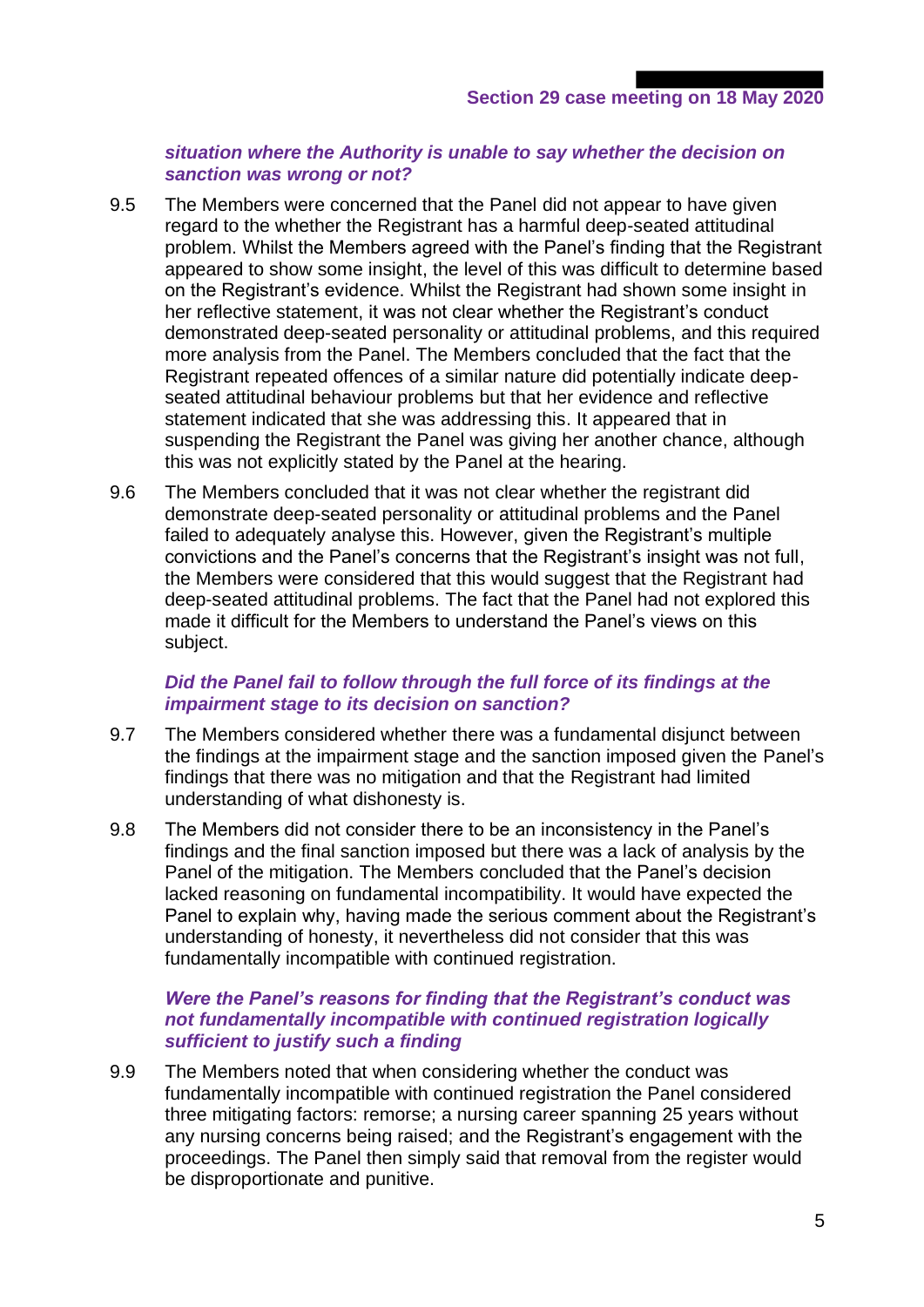9.10 Given that this was serious misconduct the Members were not clear that the mitigation identified by the panel was relevant to fundamental incompatibility. They would have expected the panel to have explained in more detail why these overrode a finding that the Registrant still did not understand honesty. It considered that this did not adequately consider the seriousness of the offence and the fact that the Registrant has previous convictions.

#### *Was removal the only reasonable sanction in this case having regard to (i) the seriousness of the misconduct and (ii) the Registrant's limited insight?*

9.11 The Members considered the Panel's reasoning opaque which did not lead them to conclude that removal was the only reasonable sanction. The Members felt the Panel could have said more about why it was safe to let the Registrant remain on the register and could have referred to the fact that the offence occurred outside clinical practice; the Registrant is clearly a well thought of practitioner given that her employer has stood by her and her reflective statement might suggest that insight could develop. The Members concluded that it was not clear whether this was, in fact, the Panel's reasoning. The Members concluded that there were sufficient grounds on which the Panel could have imposed the suspension but that it gave inadequate reasons as to why it was appropriate.

## **Conclusion on insufficiency for public protection**

- 9.12 The Members were concerned that the Panel's failure to provide clear reasons made it difficult for them to understand the Panel's decision. Nevertheless, despite the Members' concerns about the seriousness of the conviction and that the Registrant displayed a pattern of dishonest behaviour, they noted that the suspension was imposed for the maximum period and the Registrant cannot currently practice. The Members also agreed with the Panel's conclusion that the Registrant's insight was capable of development and were minded that there was mitigation, although minimal, and that the suspension will be reviewed.
- 9.13 The Members therefore concluded that the decision was not one which no reasonable Panel could have made. In all the circumstances, therefore, it was not insufficient for public protection.

#### **10. Referral to court**

10.1 Having concluded that the Panel's Determination was not insufficient for public protection, the Members were not required to consider whether they should exercise the Authority's power under Section 29 to refer the case to the relevant court.

#### **11. Learning points**

11.1 The Members agreed that the learning points set out at Appendix C should be communicated to the Regulator.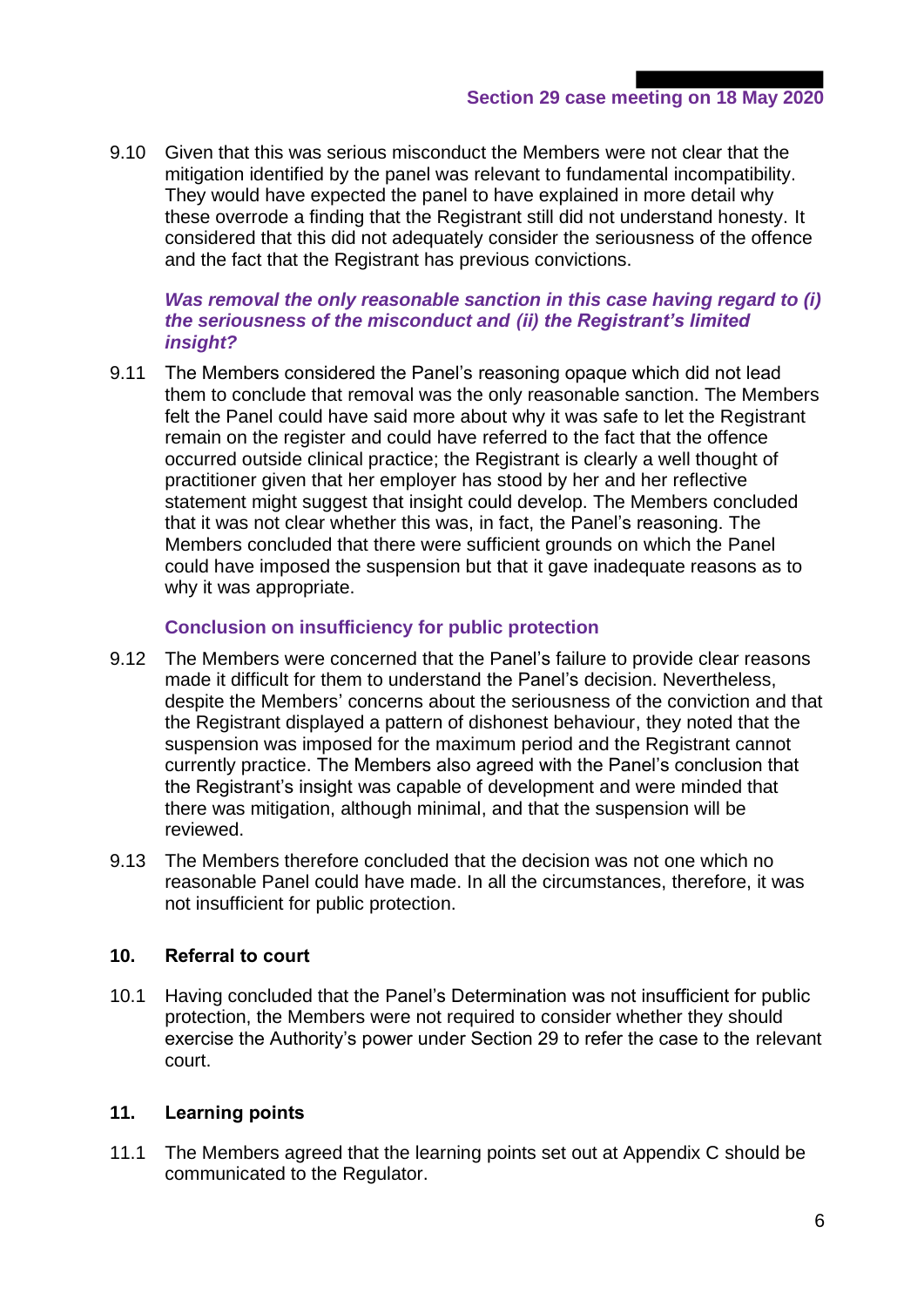**Section 29 case meeting on 18 May 2020**

A- Camp

**Alan Clamp (Chair) Dated**

**17/06/20**